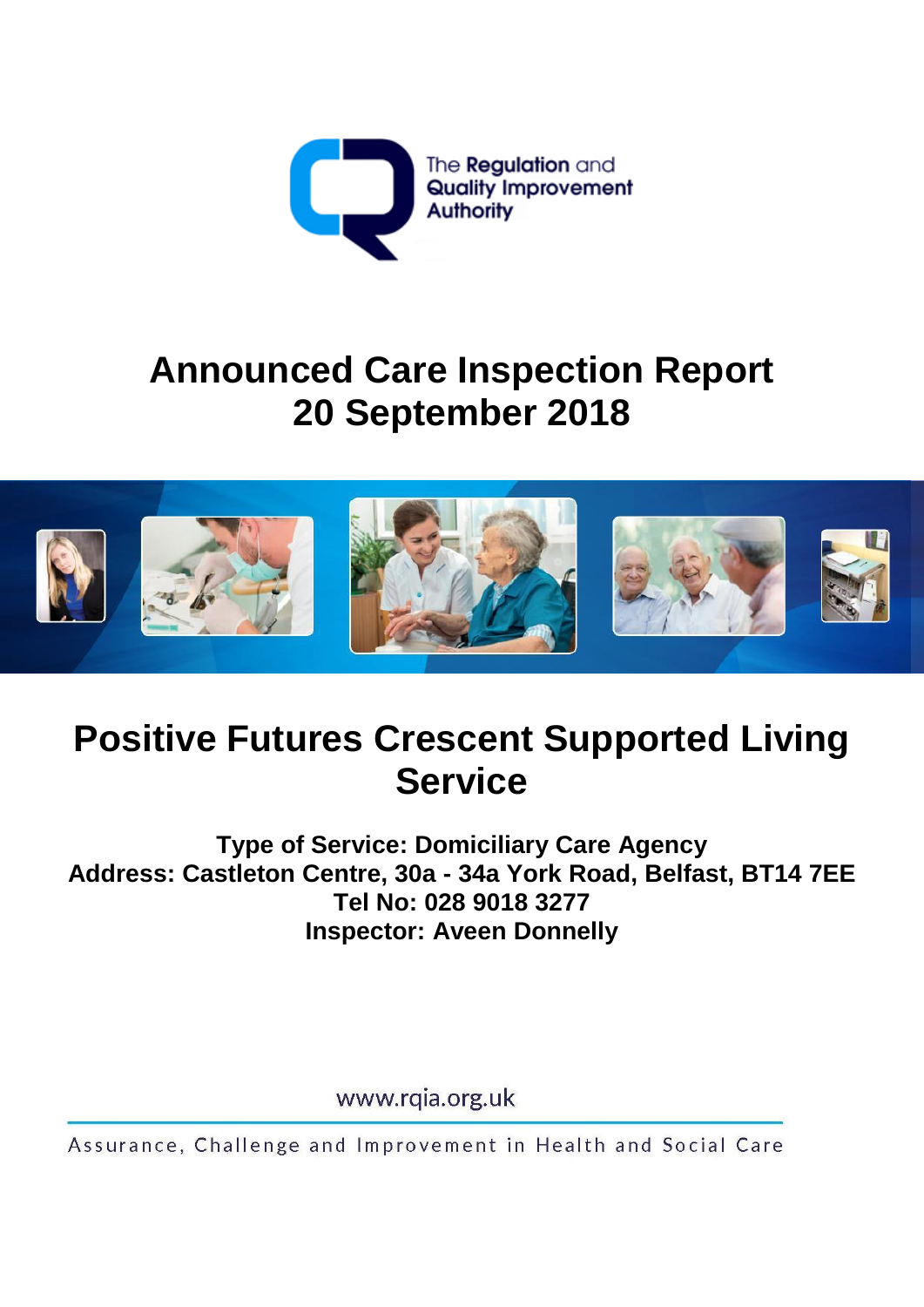It should be noted that this inspection report should not be regarded as a comprehensive review of all strengths and areas for improvement that exist in the service. The findings reported on are those which came to the attention of RQIA during the course of this inspection. The findings contained within this report do not exempt the service from their responsibility for maintaining compliance with legislation, standards and best practice.

#### **1.0 What we look for**



Positive Futures Crescent Supported Living Service is a domiciliary care agency (DCA) which provides a range of supported living services, housing support and personal care services to 11 individuals living in the Belfast area. Their care is commissioned by the Belfast Health and Social Care Trust and the Northern Health and Social Care (HSC) Trust.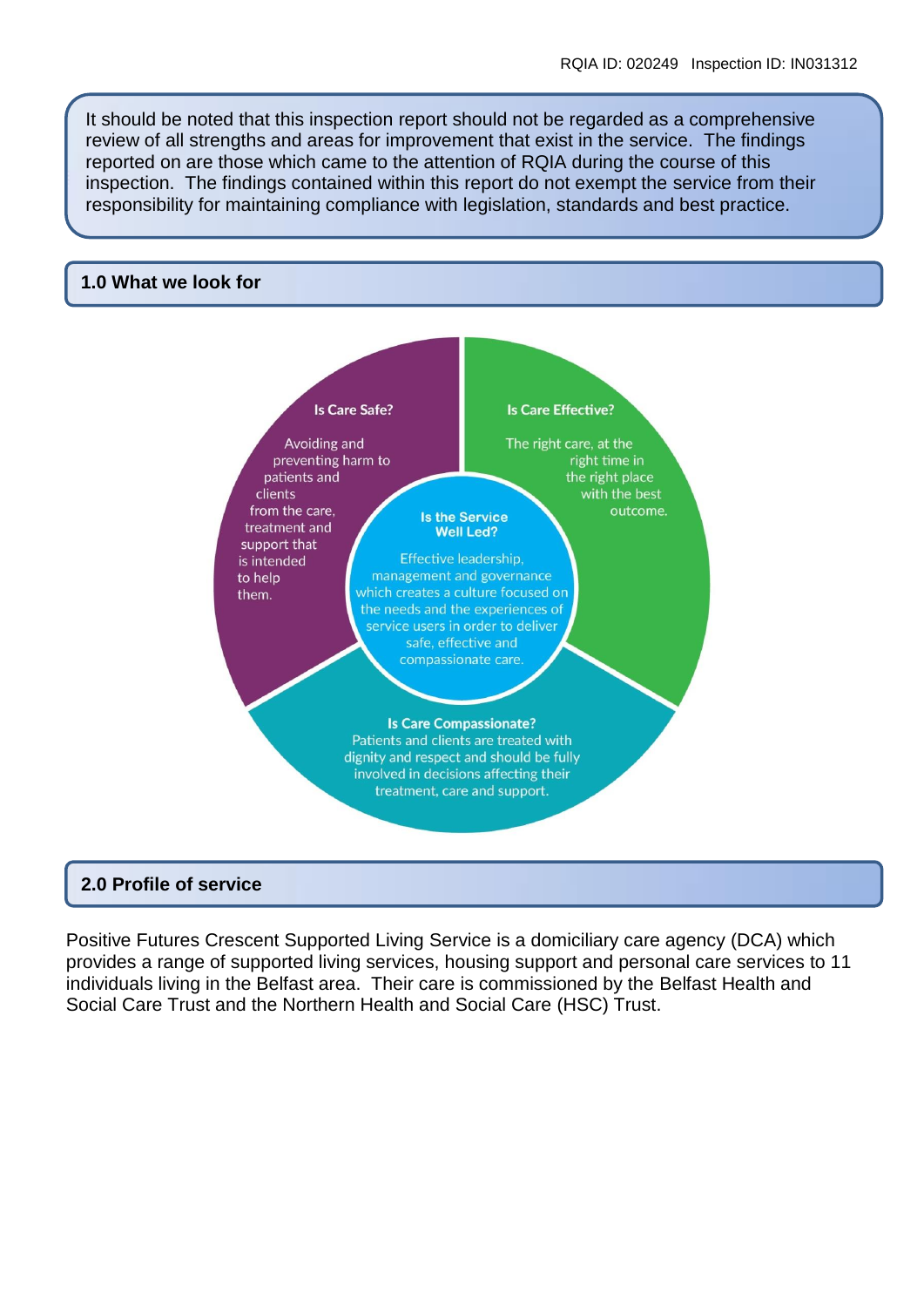## **3.0 Service details**

| <b>Organisation/Registered Provider:</b><br><b>Positive Futures</b><br><b>Responsible Individual:</b><br>Ms Agnes Philomena Lunny | <b>Registered Manager:</b><br>Not Applicable                                                    |
|-----------------------------------------------------------------------------------------------------------------------------------|-------------------------------------------------------------------------------------------------|
| Person in charge at the time of inspection:<br><b>Patrick Murtagh</b>                                                             | Date manager registered:<br>Patrick Murtagh - application received -<br>"registration pending". |

#### **4.0 Inspection summary**

An announced inspection took place on 20 September 2018 from 10.45 to 16.30 hours.

This inspection was underpinned by the Domiciliary Care Agencies Regulations (Northern Ireland) 2007 and the Domiciliary Care Agencies Minimum Standards, 2011.

The inspection assessed if the agency was delivering safe, effective and compassionate care and if the service was well led.

Evidence of good practice was found throughout the inspection in relation to staff development, adult protection and risk management. The culture and ethos of the agency promoted the values of treating the people they supported with dignity and respect.

Due to issues of consent, the inspector was either not permitted to examine, or was given limited access to a range of records. These included staff records and those records pertaining to the care provided to the people supported by the agency. This impacted on RQIA's ability to make an assessment on the agency's compliance with a range of regulations and standards, particularly in relation to specific aspects of the staff recruitment processes; quality of care and in relation to governance and management arrangements.

Following the inspection, RQIA forwarded a letter to the responsible individual, seeking assurances in relation to the implementation arrangements for the consent of staff and the people supported by Positive Futures, to facilitate any future need for RQIA Inspectors to access such records in the performance of its statutory functions. RQIA also requested assurances that any privacy notices that have been issued to staff and the people supported, stipulate the circumstances, in which RQIA may access personal records without consent. Where any of the people supported do not have the capacity to give or withhold consent, records are required to be maintained of the person making the assessment, their qualifications and role, the date of the assessment; and that such assessments are reviewed annually. These matters will be followed up at a future inspection.

At the request of the people who receive care and support from Positive Futures services, the organisation has requested that RQIA refer to these individuals as 'the people supported'.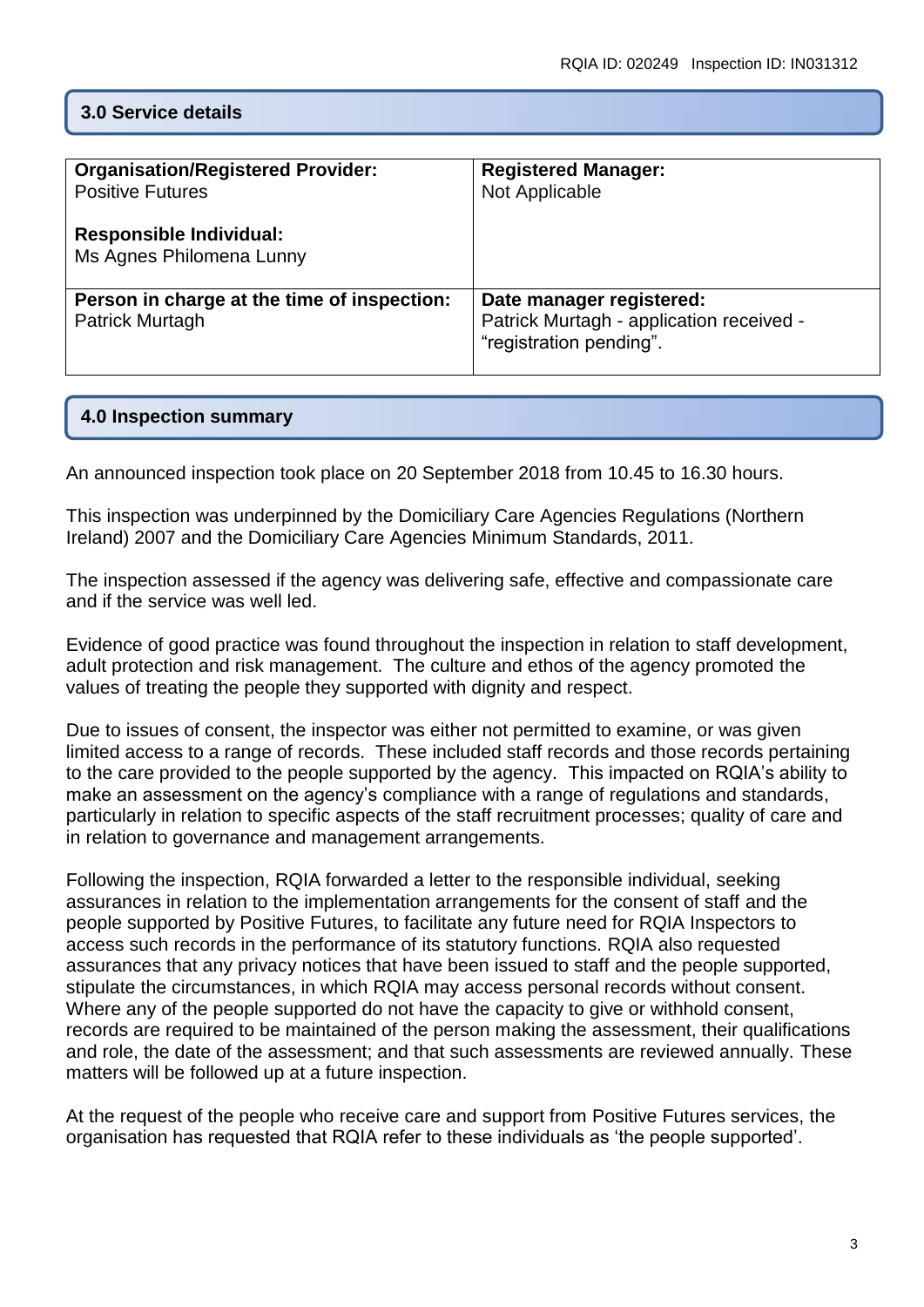The findings of this report will provide the agency with the necessary information to assist them to fulfil their responsibilities, enhance practice and the experience of the people supported.

#### **4.1 Inspection outcome**

|                                       | <b>Regulations</b> | <b>Standards</b> |
|---------------------------------------|--------------------|------------------|
| Total number of areas for improvement |                    |                  |

This inspection resulted in no areas for improvement being identified. Findings of the inspection were discussed with Patrick Murtagh, manager, as part of the inspection process and can be found in the main body of the report.

Enforcement action did not result from the findings of this inspection.

#### **4.2 Action/enforcement taken following the most recent care inspection dated 20 February 2018**

No further actions were required to be taken following the most recent inspection on 20 February 2018.

#### **5.0 How we inspect**

Prior to inspection we analysed the following records:

- previous RQIA inspection report
- any correspondence received by RQIA since the previous inspection

At the request of the inspector, the manager was asked to display a poster prominently within the agency's registered premises. The poster invited staff to give their views and provided staff with an electronic means of providing feedback to RQIA regarding the quality of service provision. Ten responses were received; comments and analysis of the responses are included within the report.

The inspector requested that the manager place a 'Have we missed you"' card in a prominent position in the agency to allow the people supported and family members who were not available on the day of the inspection to give feedback to RQIA regarding the quality of service provision. No feedback was received.

Questionnaires were also provided for distribution to the people supported or their representatives; five questionnaires were returned; written comments received are included within the report.

During the inspection process the inspector spoke with the operations manager, the manager, four staff, two Health and Social Care (HSC) Trust representatives, two people supported by the agency and five relatives.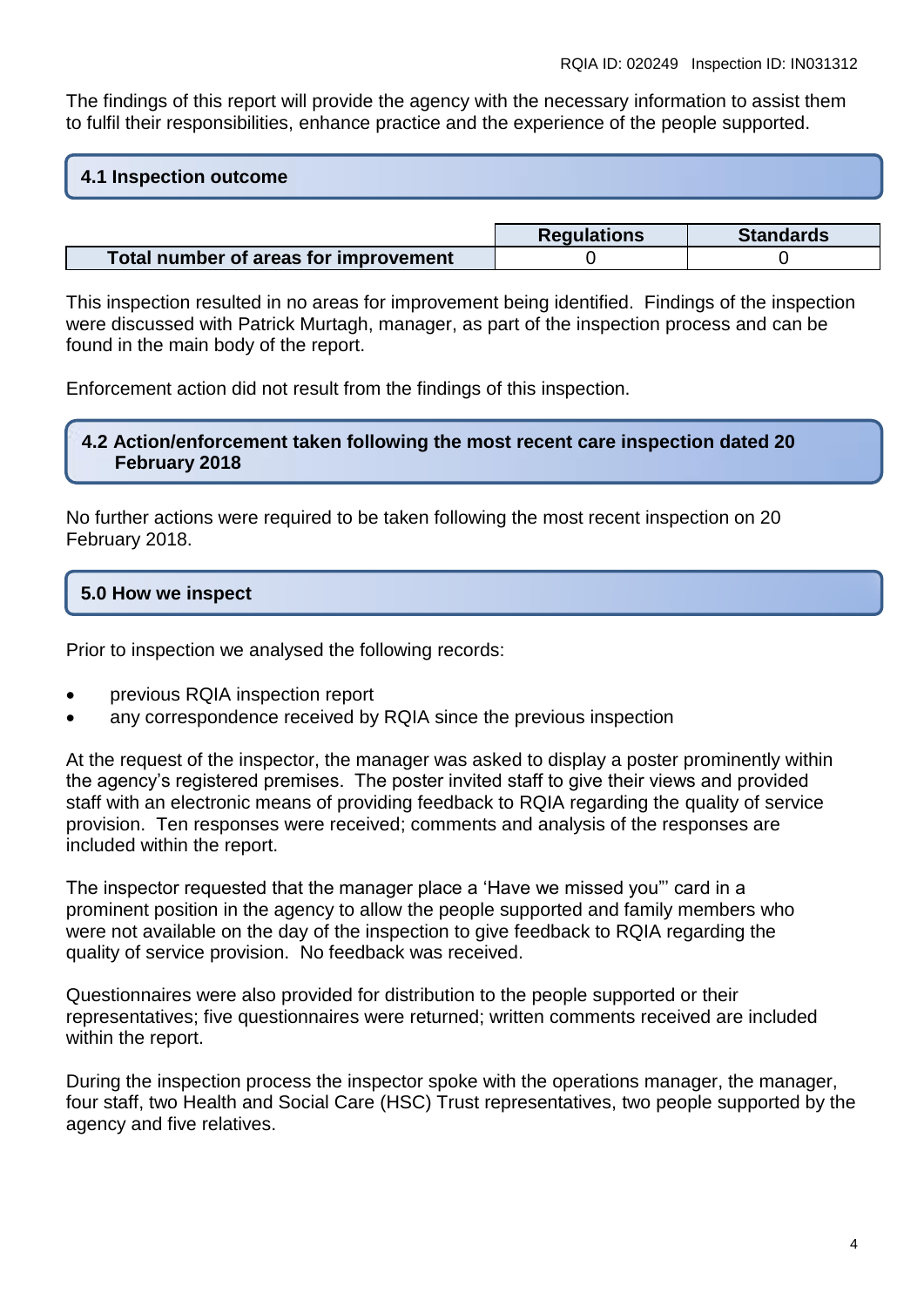The following records were examined during the inspection:

- staff induction records
- training matrix
- staff supervision and appraisal matrix
- records confirming oversight of staff registration with the Northern Ireland Social Care Council (NISCC)
- incident and accident records
- support worker meeting minutes
- minutes of meetings of the people supported by the service
- complaints register
- compliments records
- a selection of policies and procedures
- monthly quality monitoring reports
- annual quality report (2018)
- the Statement of Purpose the Service User Guide

The findings of the inspection were provided to the manager at the conclusion of the inspection.

## **6.0 The inspection**

## **6.1 Review of areas for improvement from the most recent inspection dated 20 February 2018**

The most recent inspection of the agency was an announced inspection. There were no areas for improvement made as a result of the inspection.

## **6.3 Inspection findings**

## **6.4 Is care safe?**

**Avoiding and preventing harm to service users from the care, treatment and support that is intended to help them.**

The agency's registered premises are located at 30a –34a York Road, Belfast and were suitable for the purposes of the agency.

At the time of the inspection, the agency was being managed by the manager, with the support of four support workers, senior support staff and a team of support staff. Discussion with staff confirmed that the required staffing levels were consistently adhered to. The agency's staffing arrangements were discussed and the inspector was advised that there were 21 staff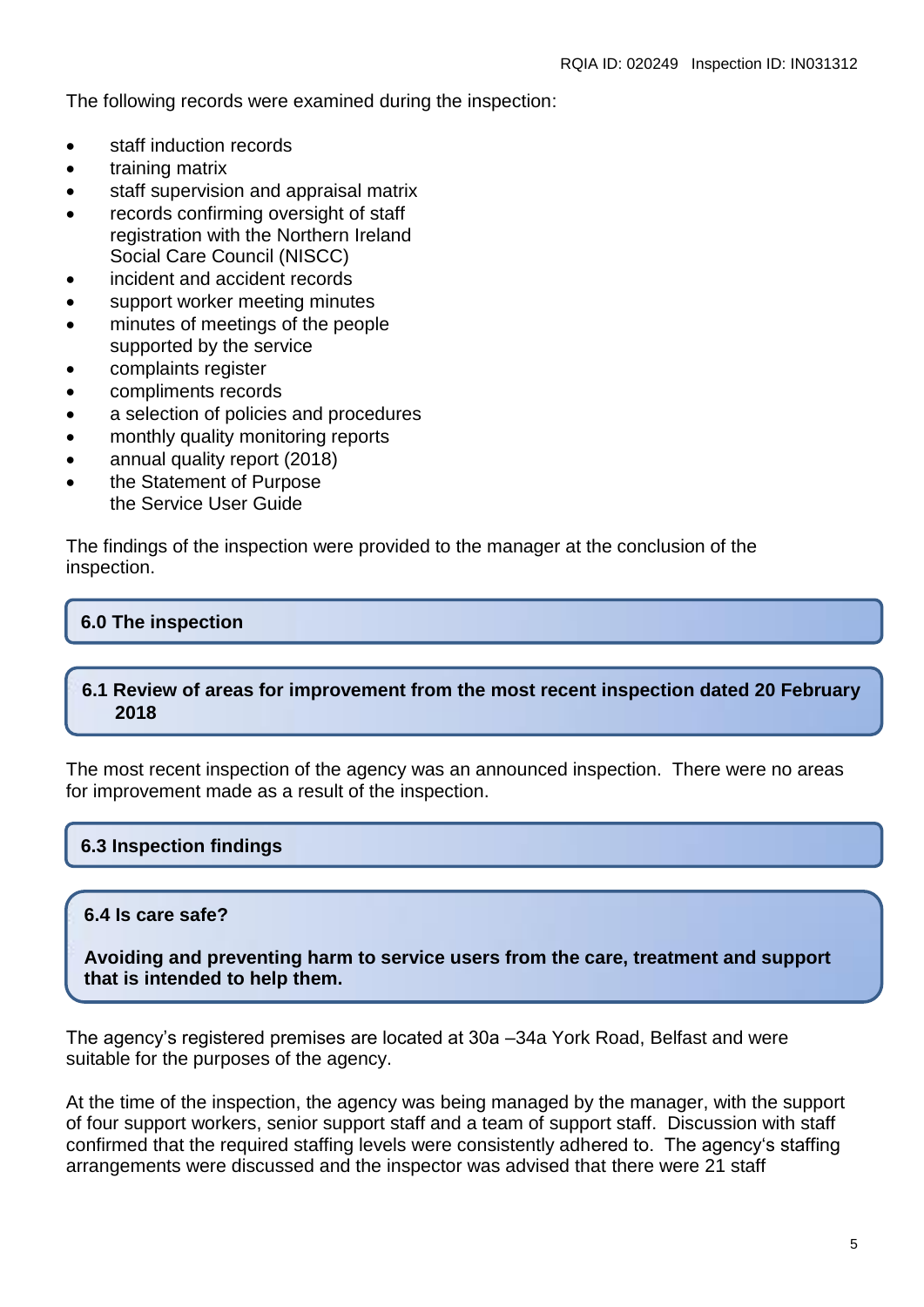vacancies. Discussion with the manager confirmed that recruitment of staff was in progress and that the usage of agency staff provided from another registered domiciliary care agency was kept to a minimum, to ensure continuity of staff. The inspector was satisfied that there were sufficient numbers of staff employed to meet the needs of the people supported by the agency.

The agency's staff recruitment processes were noted to be managed in conjunction with the organisation's Human Resources (HR) department, located at the organisation's head office. The organisation's HR department co-ordinates the recruitment process and includes input from the manager. The inspector was advised that the manager completed a recruitment checklist, indicating that all pre-employment checks had been satisfactorily completed before any new staff commenced in post. However, the checklist reviewed did not include information relating to the statement of staff' physical and mental health fitness for work. At the request of the inspector, the HR department was requested to forward the updated recruitment checklist, which was retained at the organisation's head office. The inspector was satisfied with the information received that the statement of physical and mental health checks would be signed by the registered manager, for all new staff recruited. Following the inspection, discussion took place with a senior representative of the responsible individual in relation to the statement of staff' physical and mental health fitness for existing staff members. It was agreed that these statements would be put in place and that RQIA would be informed when complete.

The inspector was advised that as staff had not consented to their records being accessed for the purposes of inspection, these could not be made available. A number of records requested for examination, were produced in a format that prevented the inspector from making an assessment of their quality and robustness. For example, the records relating to the staff registration with NISCC could not be reviewed in full format, due to the issue of consent. This meant that the inspector was unable to fully assess whether all the support workers were registered with NISCC. The inspector was not provided with any evidence that the consent of agency staff had been sought or obtained in this regard prior to the inspection visit.

A review of records confirmed that all support workers, had received a structured induction programme in line with the timescales outlined within the regulations. Induction was also provided to support workers, whose role had changed within the organisation. The manager advised that they were in the process of reviewing the arrangements for obtaining consent for RQIA to review the records of staff from other domiciliary care agencies; however, at the request of the inspector, consent was obtained for the inspector to view two agency staff profiles and induction forms. The review of the staff profiles and induction records confirmed that agency staff had been provided with an induction.

Following the inspection, RQIA forwarded a letter to the responsible individual, seeking assurances in relation to the implementation arrangements for the consent of staff and the people supported, to facilitate any future need for RQIA Inspectors to access such records in the performance of its statutory functions. Refer to section 6.5 and 6.7 for further detail.

There were systems in place to monitor staff performance and to ensure that they received support and guidance. This included mentoring through formal supervision meetings and completion of annual appraisals. These areas were monitored by the management team as part of their quality monitoring processes.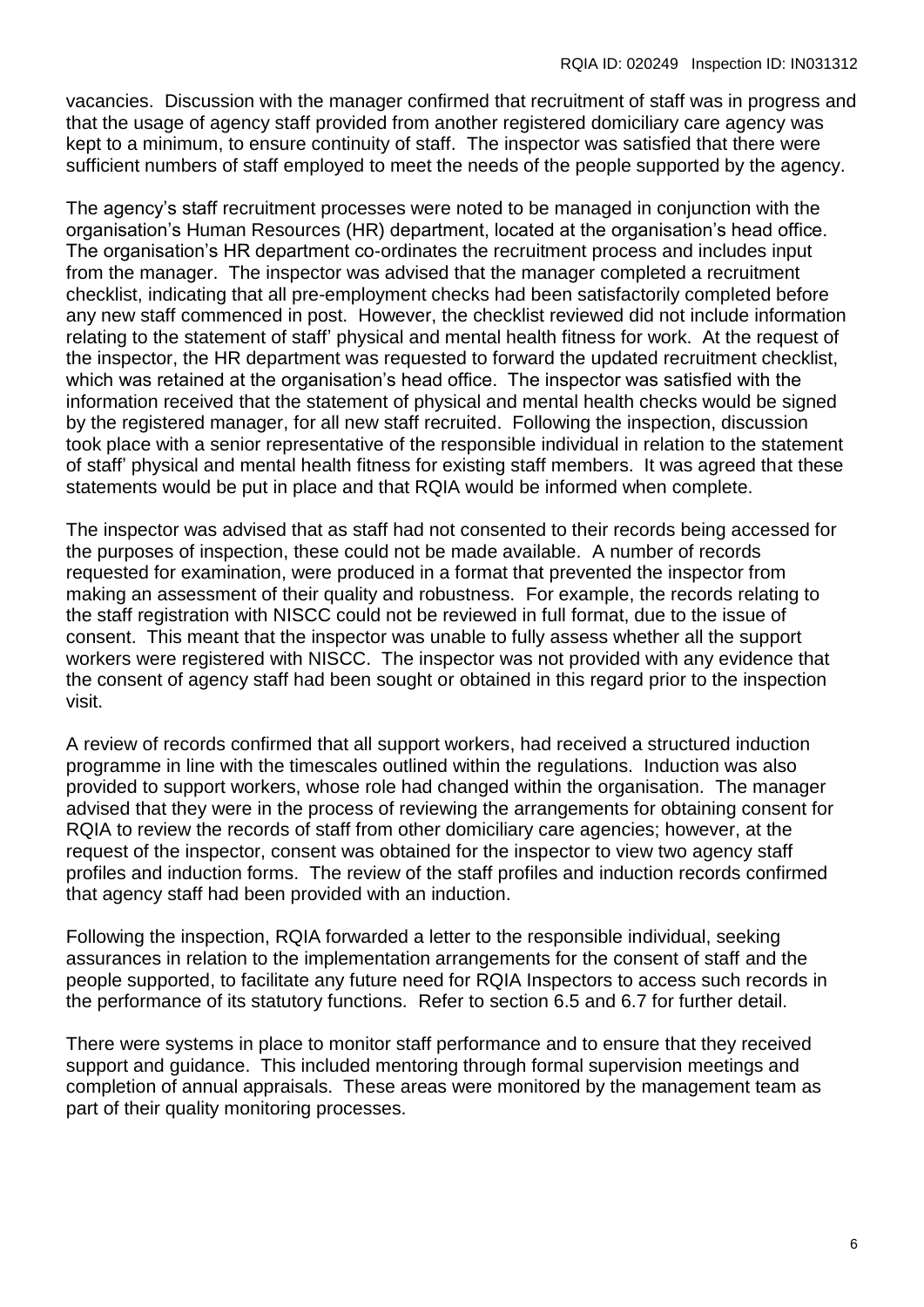A review of the training records and discussion with staff evidenced that training had been provided in all mandatory areas and records were kept up to date. One staff member described the training as being very good.

A review of the accident and incident records confirmed that they were managed appropriately and were notified to the HSC Trust in keeping with local protocols.

There was also evidence that any learning gleaned from incidents or accidents had been shared amongst the relevant staff, to avoid recurrence.

A number of safeguarding incidents had been reported to the relevant HSC Trusts since the last care inspection. The inspector was not permitted to review the records, due to the issue of consent. This matter is discussed in detail in section 6.7. Through discussion with the management team, the safeguarding incidents were deemed to have been managed appropriately and in accordance with the agency's policy. Arrangements were in place to embed the new regional operational safeguarding policy and procedure into practice. The role of the Adult Safeguarding Champion (ASC) was discussed during the inspection and the inspector was advised that the organisation's operations director holds this responsibility and ensures that the organisation's safeguarding activity is in accordance with the regional policy and procedures. Discussion with staff confirmed that they were knowledgeable about their specific roles and responsibilities in relation to adult protection and how they should report any concerns that they had.

Discussion with the manager indicated that any restrictive practices in place, were considered necessary and agreed in conjunction with the people supported by the agency, their relevant representatives and the HSC representative. The records relating to restrictive practices could not be accessed during the inspection as the inspector was advised that the people supported could not consent to this. The inspector was not provided with any documentary evidence in respect to the capacity of the people supported. Refer to section 6.7 for further detail.

## **Areas of good practice**

There were examples of good practice found throughout the inspection in relation to staff recruitment, training and development, adult protection and risk management.

## **Areas for improvement**

No areas for improvement were identified in this domain during the inspection.

|                                       | <b>Requlations</b> | <b>Standards</b> |
|---------------------------------------|--------------------|------------------|
| Total number of areas for improvement |                    |                  |

## **6.5 Is care effective?**

**The right care, at the right time in the right place with the best outcome.**

The full nature and range of service provision was detailed in the Statement of Purpose and Service User Guide. The inspection aimed to examine the agency's arrangements for appropriately assessing and meeting the assessed needs of the people supported. However, the inspector was advised that none of the people supported had the capacity to give or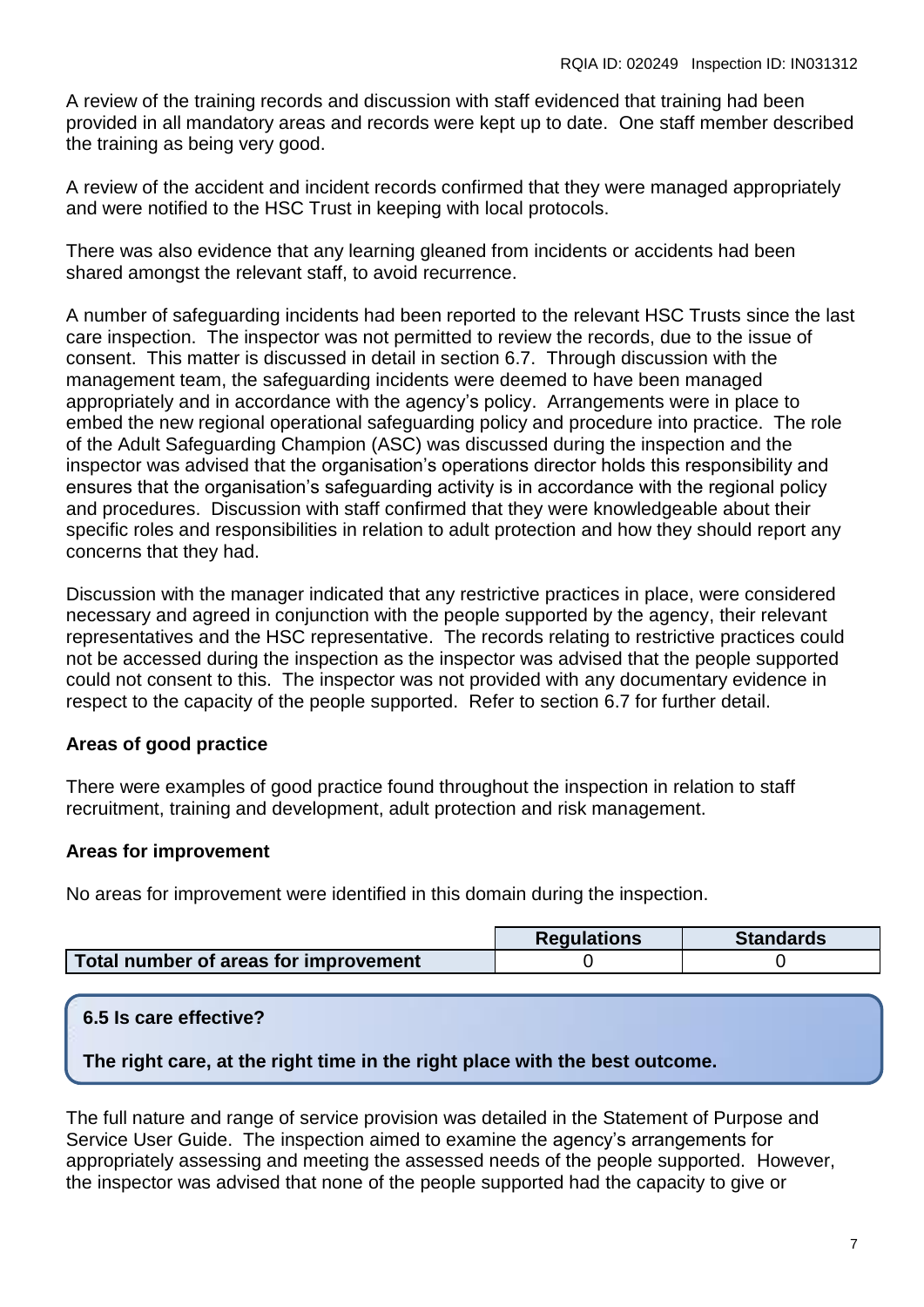withhold consent to their care records being accessed by the inspector. It was disappointing to note the absence of or reference to evidence of any formal assessment of capacity undertaken for this purpose. It was not possible to determine whether consent had been withheld for written records to be accessed by the inspector when the individual's confidential information was shared verbally to the inspector by agency staff. Therefore it could not be determined that the people supported had been fully involved in these decisions.

Following the inspection, RQIA forwarded a letter to the responsible individual, seeking assurances in relation to the implementation arrangements for the consent of the people supported by Positive Futures, to facilitate any future need for RQIA Inspectors to access such records in the performance of its statutory functions. Where any of the people supported do not have the capacity to give or withhold consent, records are required to be maintained of the person making the assessment, their qualifications and role, the date of the assessment; and that such assessments are reviewed annually. Refer to section 6.7 for further detail.

The manager verbally described the information contained in the person centred portfolios maintained for one identified person supported. Staff consulted with appeared knowledgeable in relation to the needs and preferences of the people they supported.

Care reviews in conjunction with the relevant HSC Trust were noted to be held annually or as required.

The agency had developed and maintained a quality monitoring system to oversee, audit and review the effectiveness and quality of care delivered to the people supported. However, due to the issue of consent, the monthly quality monitoring reports were produced in a format that prevented the inspector from making an assessment of their quality and robustness. Refer to section 6.7 or further detail.

Discussion with family members and with relevant HSC Trust representatives confirmed that they felt that communication was well maintained. A daily diary was noted to be used to aid communication between the agency staff and other facilities the people supported attended. Given that the daily diary requested was not available on the day of the inspection, copies of the diary entries were forwarded to RQIA by email on 21 September 2018. Due to the inaccessibility of the identified care record, there was limited assurance as to whether the care and support provided was in keeping with the commissioned care, regulations or standards. Refer to section 6.7 or further detail.

Staff meetings were held on a regular basis and minutes were available. There was also evidence that the people supported attended meetings that were facilitated by staff; minutes were available. It was noted that the minutes of meetings were presented in a format, which protected the identity of all staff names and the names of the people supported.

This prevented the inspector from making an assessment of their quality and robustness.

## **Areas of good practice**

There were examples of good practice found in relation to the agency's engagement with the people supported.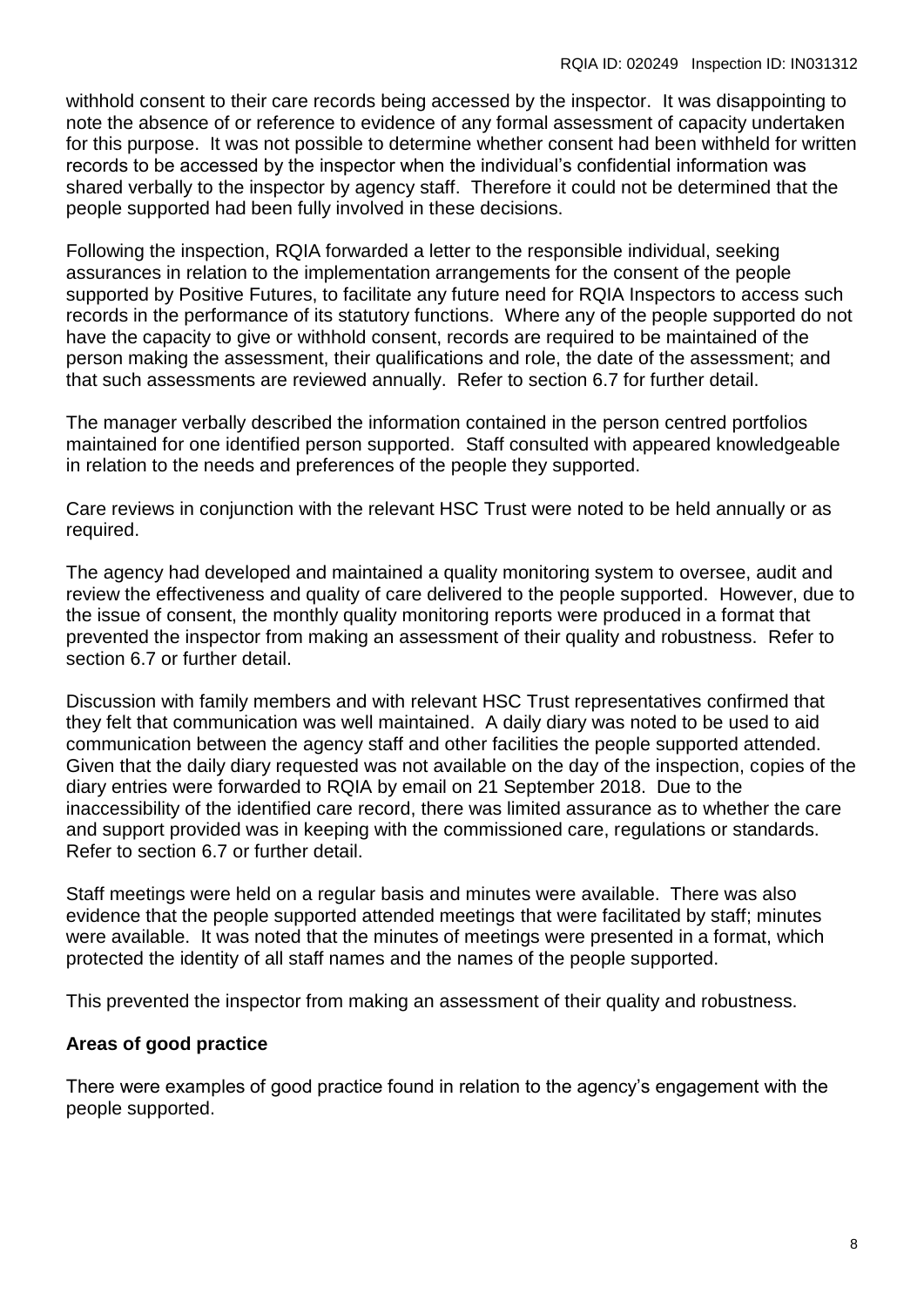## **Areas for improvement**

No areas for improvement were identified in this domain during the inspection.

|                                       | <b>Requlations</b> | <b>Standards</b> |
|---------------------------------------|--------------------|------------------|
| Total number of areas for improvement |                    |                  |

#### **6.6 Is care compassionate?**

**Service users are treated with dignity and respect and should be fully involved in decisions affecting their treatment, care and support.**

The inspection sought to assess the agency's ability to treat the people they supported with dignity and respect; and to fully involve them and/ or their representatives in decisions affecting their care and support.

The staff spoken with had a good knowledge of the people they supported. The manager explained that each person supported had information within their records that outlined their life histories, family and community relationship networks.

The people supported were encouraged to participate in activities in the local and wider community, with appropriate staff support.

The agency maintained a range of quality monitoring systems to evaluate the quality of services provided, including monthly quality monitoring reports which specifically ascertained and included the views of the people supported and their representatives. This included a system called 'what people think', where the people supported and/or their representatives were asked for their views on the care and support on a regular basis.

During the inspection, the inspector spoke with two people supported by the agency, they appeared relaxed and happy with the support workers who accompanied them. The inspector also spoke with two HSC Trust representatives, four staff and five relatives. Some comments received are detailed below:

## **Staff**

- "It is very caring place to work, the people we support are always put first."
- "It is very person-centred here, if we had our staffing (recruitment sorted), it would be one hundred percent."
- "The support is incredible, I would prefer this model of care to residential care."
- "I am getting on grand, think we are delivering a good service."

#### **Representatives**

- "I am happy."
- "I am very happy, everything is very positive and they all seem to be clued into (my relative's) needs. They are always trying to come up with new ideas."
- "The staff are absolutely fabulous."
- "Generally all things are fine."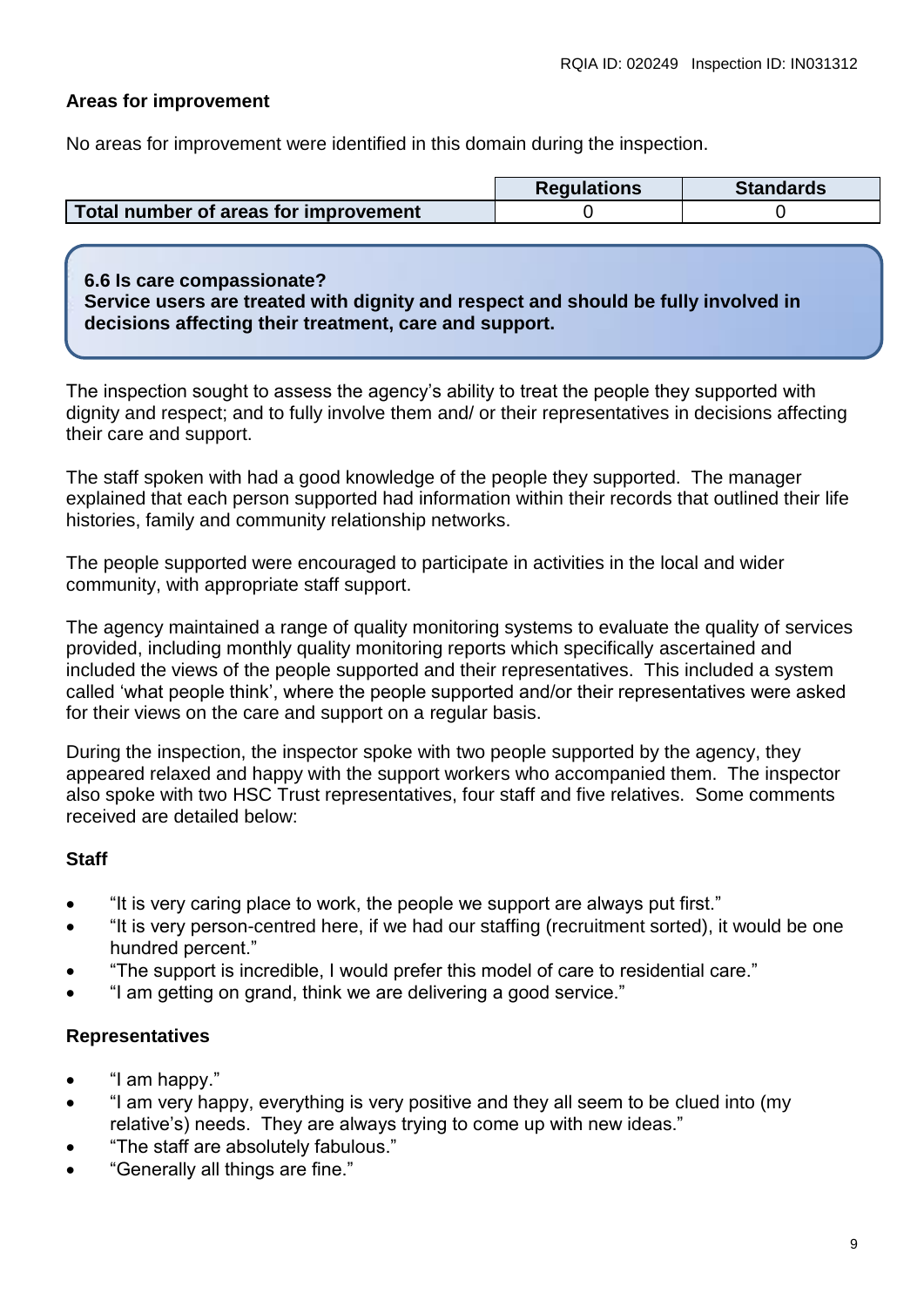One of the representatives of the people supported discussed dissatisfaction with the care and support provided. This matter is further discussed in section 6.7.

#### **HSC Trust Representatives**

- "They are very flexible, think outside the box and are very innovative."
- "They are doing a good job, usually very good with communication."

At the request of the inspector, the manager was asked to issue ten questionnaires to the people supported by the agency and their representatives. Five questionnaires were returned within the timeframe for inclusion in this report. The respondent indicated that they were 'very satisfied' in relation to all four domains. Written comments included:

- "All aspects of the care are very satisfactory."
- "My (relative) is very well settled …. Very well done Positive Futures."

Ten staff provided electronic feedback to RQIA regarding the quality of service provision. All respondents indicated that they were either 'satisfied' or 'very satisfied' in relation to the delivery of compassionate care. The majority of staff indicated that they were either 'satisfied' or 'very satisfied' that the care was safe and effective and that the agency was well led. A small number indicated that they were either 'unsatisfied' or were 'undecided' in these regards. No negative comments were provided to support these responses, therefore the feedback received was relayed to the manager, following the inspection. Written comments included 'I feel the support we give is not only a job but a commitment to the people we support'. Another comment related to the induction process. This specific comment was relayed to the manager, for review and action, as appropriate.

## **Areas of good practice**

There were examples of good practice found throughout the inspection in relation to the culture and ethos of care, promoting dignity and respect, listening to and valuing the people supported and their representatives.

#### **Areas for improvement**

No areas for improvement were identified in this domain during the inspection.

|                                       | <b>Requlations</b> | <b>Standards</b> |
|---------------------------------------|--------------------|------------------|
| Total number of areas for improvement |                    |                  |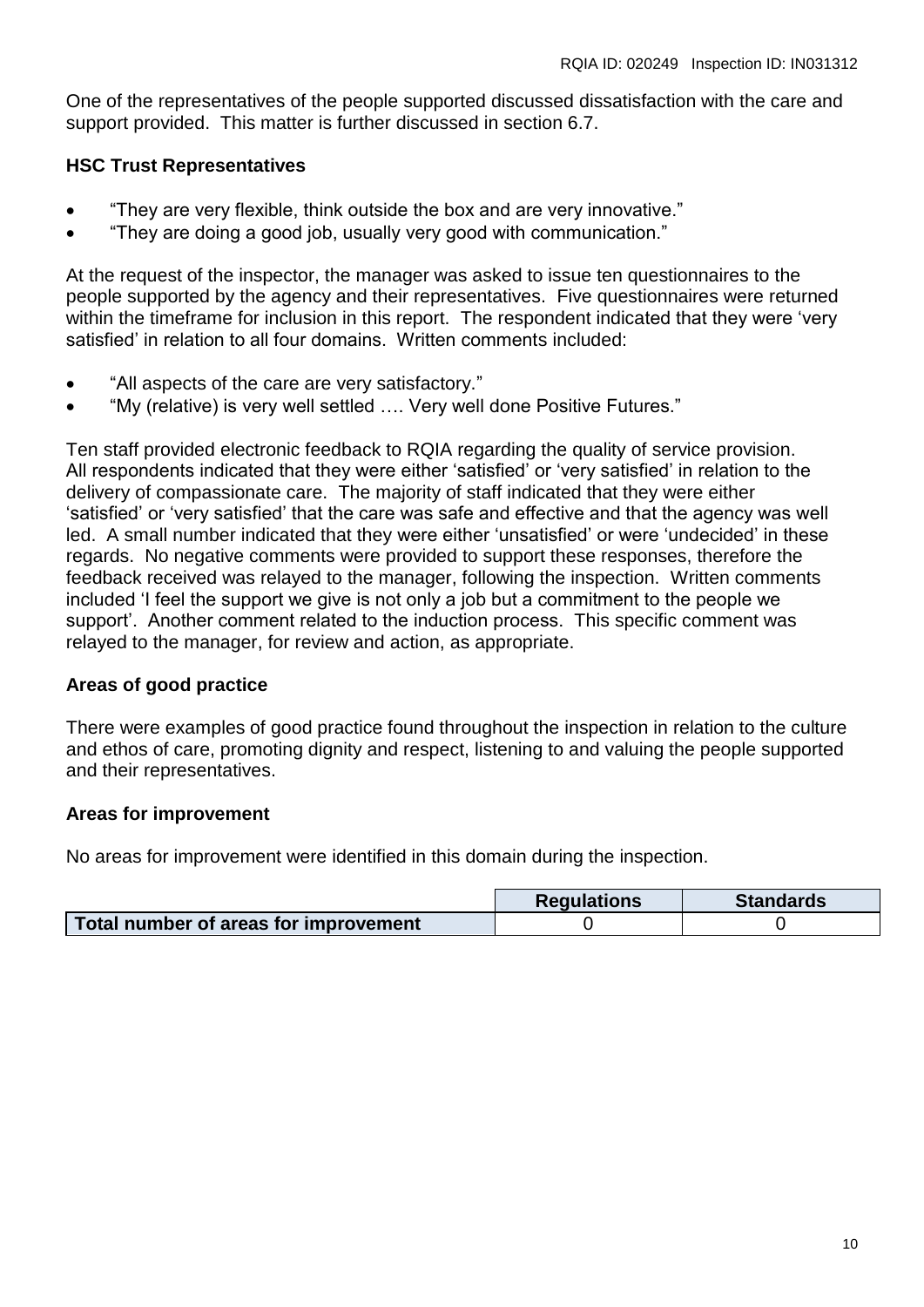#### **6.7 Is the service well led? Effective leadership, management and governance which creates a culture focused on the needs and experience of service users in order to deliver safe, effective and compassionate care.**

The agency had recently incorporated the registration of the Positive Futures' Belfast office into the Crescent service. This resulted in an increased number of staff and an increase in the number of people supported. The manager had submitted an application for registration with RQIA as registered manager and registration is currently pending in this regard.

The inspection aimed to review the management and governance systems in place within the agency to meet the needs of the people supported; however, given the concerns outlined in previous sections, relating to the issue of consent and access to records, the inspector was unable to make an assessment of their quality and robustness. The inability to access a range of records has reduced the level of assurance obtained during the inspection with regard to a range of regulations and standards.

Following the inspection, RQIA forwarded a letter to the responsible individual, seeking assurances in relation to the implementation arrangements for the consent of staff and the people supported by Positive Futures, to facilitate any future need for RQIA Inspectors to access such records in the performance of its statutory functions. RQIA also requested assurances that any privacy notices that have been issued to staff and the people supported, stipulate the circumstances, in which RQIA may access personal records without consent. Where any of the people supported do not have the capacity to give or withhold consent, records are required to be maintained of the person making the assessment, their qualifications and role, the date of the assessment; and that such assessments are reviewed annually. These matters will be followed up at a future inspection.

Due to the issue of consent, the inspector was not given access to the full complaints records; however, the inspector viewed a detailed complaints matrix/tracker with the manager; and was satisfied that the procedure for managing complaints was being generally being followed. The majority of all those consulted with were confident that staff/management would manage any concern raised by them appropriately. One relative spoken with advised that their complaint had not been acted upon in a timely manner. Following discussion with the management team, the inspector was satisfied that there was a reasonable explanation for this; the inspector was satisfied that this matter was being addressed.

Discussions held with the manager during the inspection and with a representative of the registered individual subsequent to the inspection evidenced the organisation's commitment to the protection of confidential information held by the agency about the people supported by and agency staff. It was disappointing to note however that in anticipation of an annual inspection of the agency, there was limited evidence of engagement with staff to seek their consent to have aspects of their recruitment records accessed by RQIA for the purposes of inspection. The absence of reasonable efforts to secure the consent of staff on these matters has reduced the level of assurance obtained during the inspection with regard to appropriate recruitment practices. This is concerning and will be followed up at a subsequent inspection.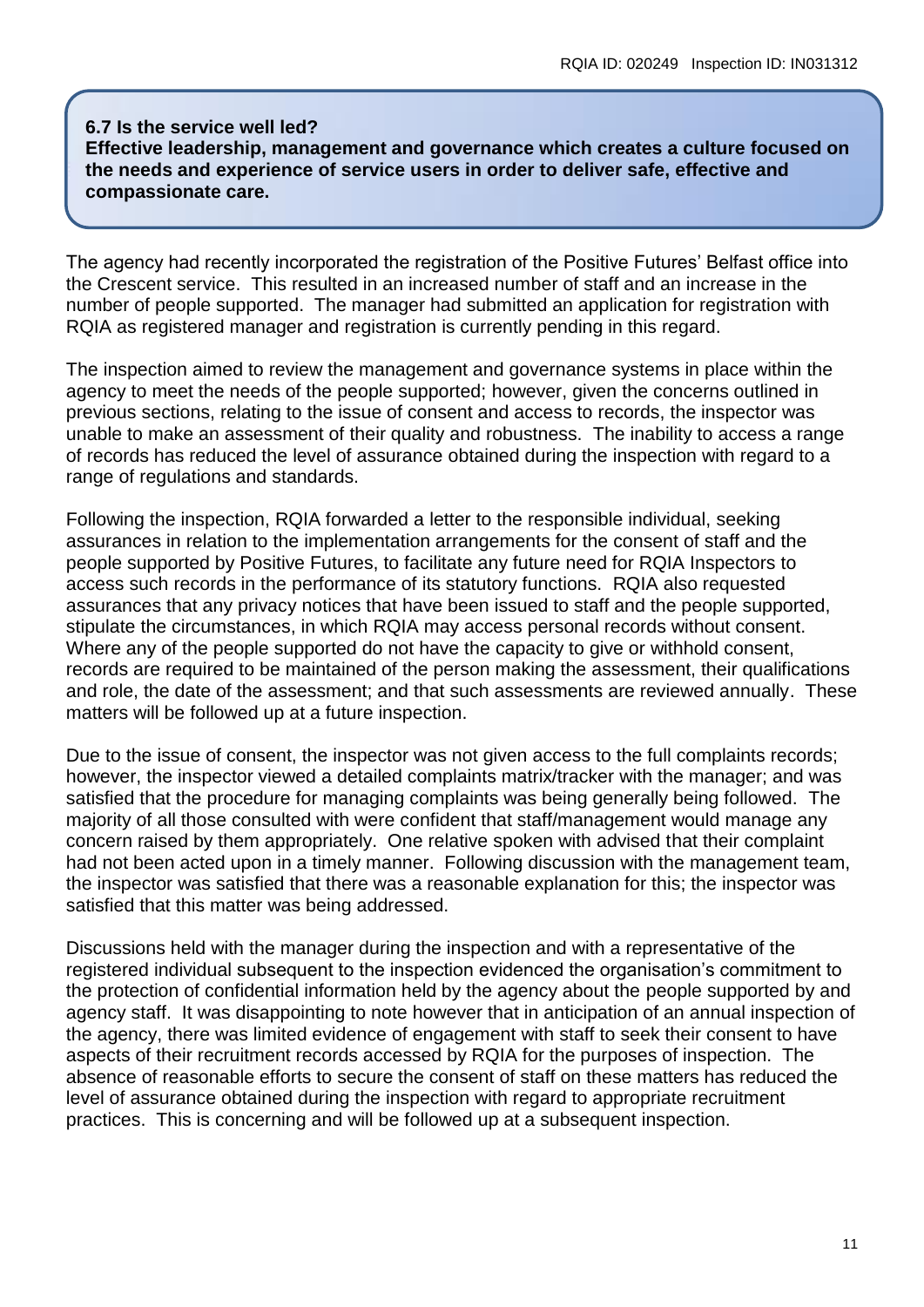Monthly quality monitoring visits were completed in accordance with Regulation 23 of The Domiciliary Care Agencies Regulations (Northern Ireland) 2007. An action plan was generated to address any identified areas for improvement. As previously discussed in section 6.5, the monthly quality monitoring reports were produced in a format that prevented the inspector from making an assessment of their quality and robustness. For example, the inspector was unable to ascertain whether or not input had been sought from a range of relatives or HSC representatives. The inspector was also unable to ascertain how effective the auditing processes were due to the inaccessibility of the care records and in relation to the level of redaction evident in the monitoring reports.

The organisational structure of the agency was clearly reflected in the service user guide. The day to day operation of the agency was overseen by the manager, four deputy managers, senior support workers and support workers. In addition the agency's on call system ensured that staff could avail of management support 24 hours a day.

Staff spoken with confirmed that there were good working relationships with the management team. All those consulted with described the management team in positive terms; comments included 'they are very approachable'.

There were arrangements in place in relation to the equality of opportunity for the people supported and the importance of staff being aware of equality legislation and recognising and responding to the diverse needs of the people supported. This important ethos was also incorporated into the recruitment process. The agency collected equality data on the people they supported such as; age, gender, race, disability, marital status via the commissioning trust referral information.

There was a system in place to ensure that the agency's policies and procedures were reviewed at least every three years.

Review of records pertaining to accidents and incidents confirmed that these were appropriately managed.

It was identified that there were no incidents which required to be notified to RQIA since the date of the last inspection.

The agency had received positive feedback through the quality monitoring report from HSC Trust representatives regarding the ability of the agency staff to work in partnership to meet the needs of the people they supported.

## **Areas of good practice**

There were examples of good practice found throughout the inspection in relation to governance arrangements, management of complaints and incidents, quality improvement and maintaining good working relationships.

## **Areas for improvement**

No areas for improvement were identified in this domain during the inspection.

|                                       | <b>Regulations</b> | <b>Standards</b> |
|---------------------------------------|--------------------|------------------|
| Total number of areas for improvement |                    |                  |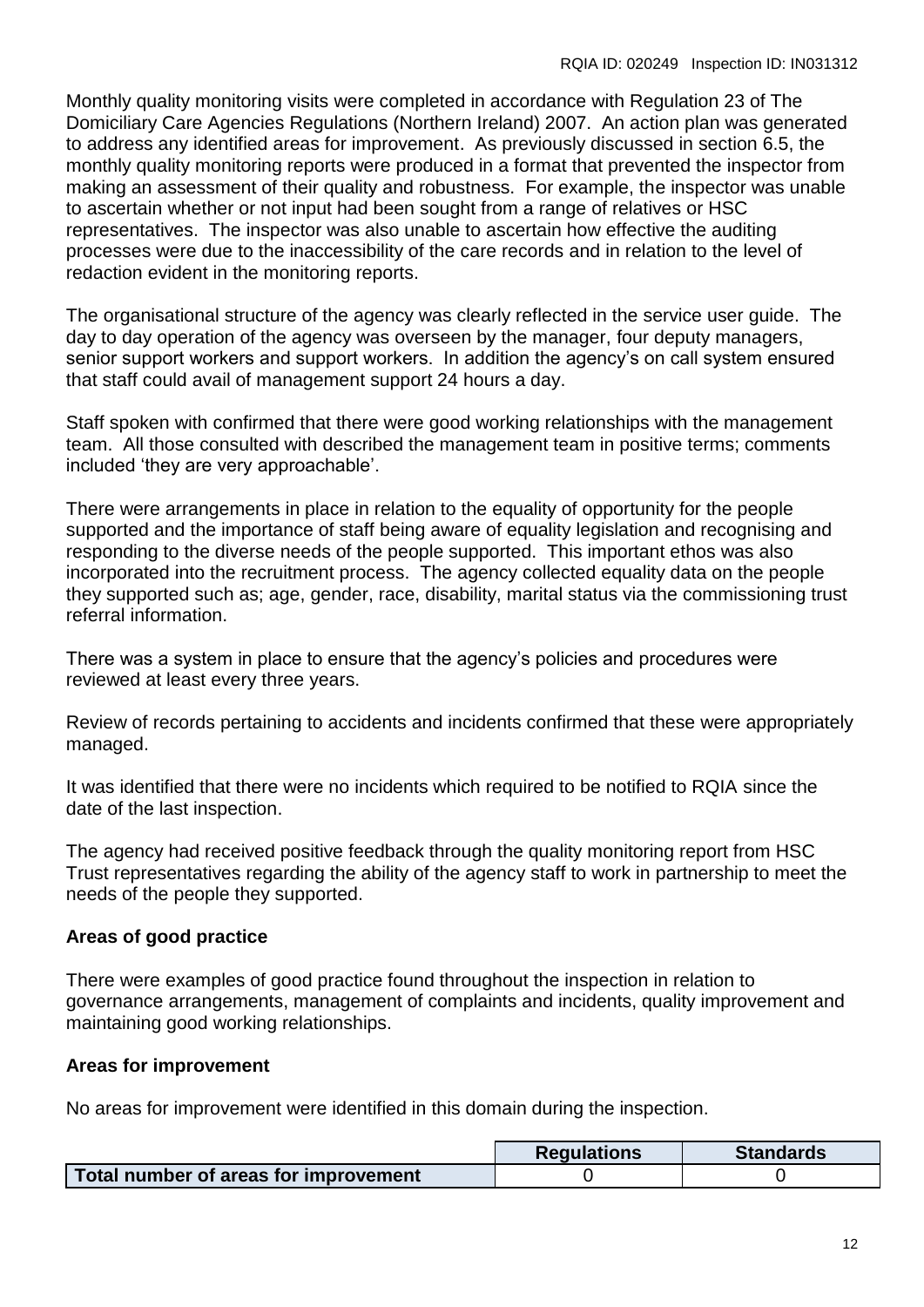## **7.0 Quality improvement plan**

There were no areas for improvement identified during this inspection, and a QIP is not required or included, as part of this inspection report.